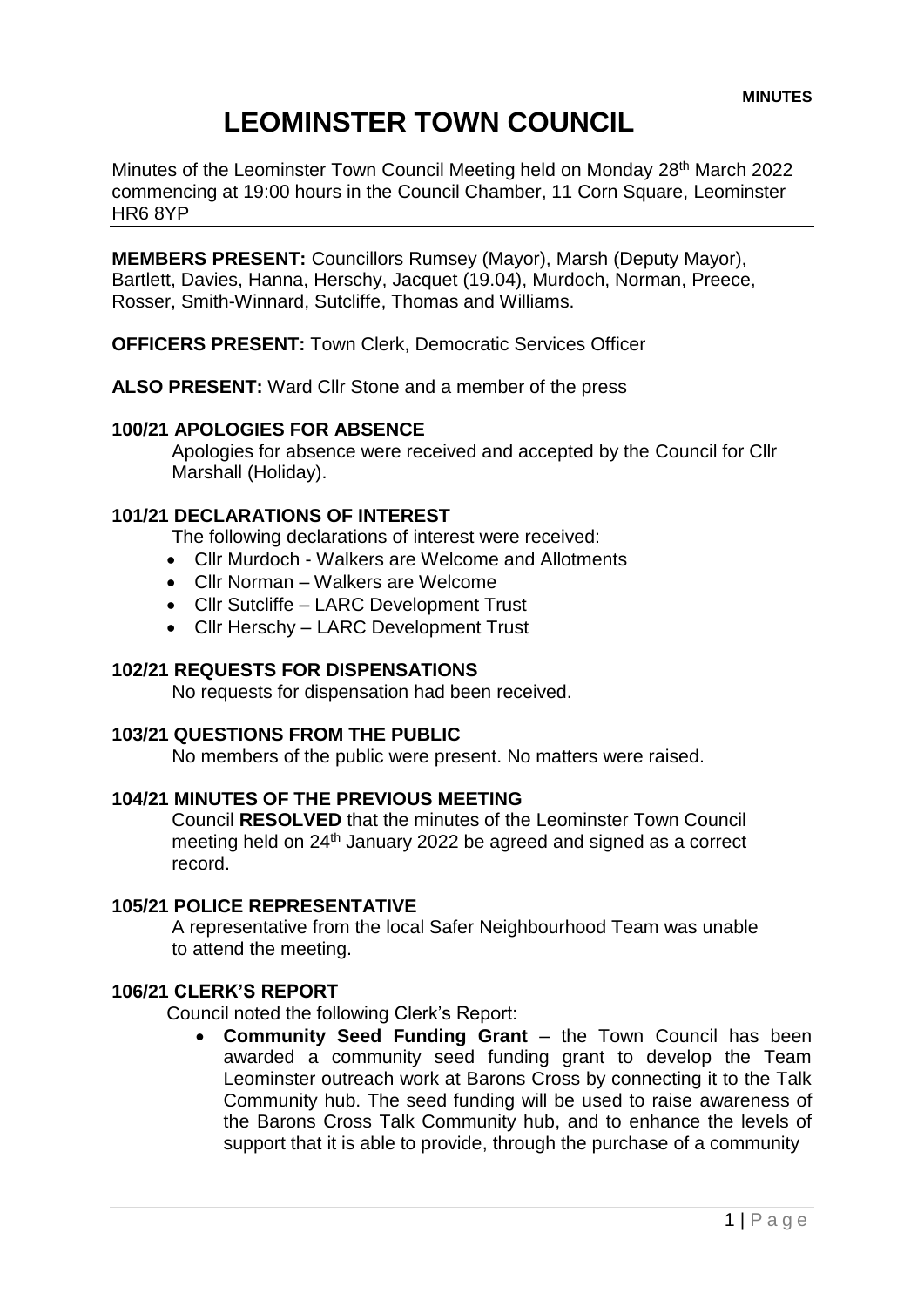noticeboard, a tablet for use at hub support surgery services and promotional banners, posters/leaflets and pop-up flags.

- **Get Active Green Spaces Fund –** the Town Council has been awarded a grant of £1904 to install a seasonal circular 4 lane 400 metre running track (and a rounders pitch if possible) at Sydonia and a 50 metre straight track with additional hopscotch or long jump activity at Ginhall Green.
- **Welcome Back Fund** Spending has been completed on the projects covered by the Welcome Back Fund. There was a small underspend on the projects and this will be used, if possible, to purchase deckchairs (to be used on the Grange), additional copies of the Leominster Town map and tote bags.
- **Leominster Food Bank** The Food Bank are planning to update a 40 page booklet containing recipes for food bank and food share users. The Food Bank will be applying for a grant of £900 from the Town Council to update the booklet and print 500 copies.

## **107/21 FINANCES**

**(a) Accounts Paid and Invoices for Payment –** It was **RESOLVED** to ratify the payment of invoices for February and March 2022, as outlined on the payment statements provided.

The clerk will ask the Finance Assistant to produce the list in date order in future.

**(b) Income & Expenditure Report Month 11** – Council **RESOLVED** to accept the Income & Expenditure Report for Month 11 and accompanying notes.

## **108/21 VEHICLE REPLACEMENT**

One of the Council's L200 trucks failed its MOT and the cost of repairs is likely to be in excess of the value of the vehicle. Council **RESOLVED** that the clerk investigates purchasing a relatively new vehicle and also purchasing a new vehicle on HP. The clerk will report back to Council in order that a decision can be made on which vehicle to purchase.

## **109/21 WELCOME BACK FUND**

The deadline for the submission of claims for the grant from the Welcome Back Fund is 7<sup>th</sup> April 2022. A list of invoices will be submitted for approval by the Finance & General Purposes Committee at the next meeting on 25<sup>th</sup> April 2022.

Cllr Hanna requested that total figures are shown on the bottom of invoice lists in future.

## **110/21 ANNUAL SUBSCRIPTIONS**

Council **RESOLVED** to ratify Council's annual subscriptions to the National Association of Local Councils, Herefordshire Association of Local Councils, the Society of Local Council Clerks, the National Association of British Market Authorities, Hereford Green Network, Rural Services Network and any other subscriptions as considered appropriate.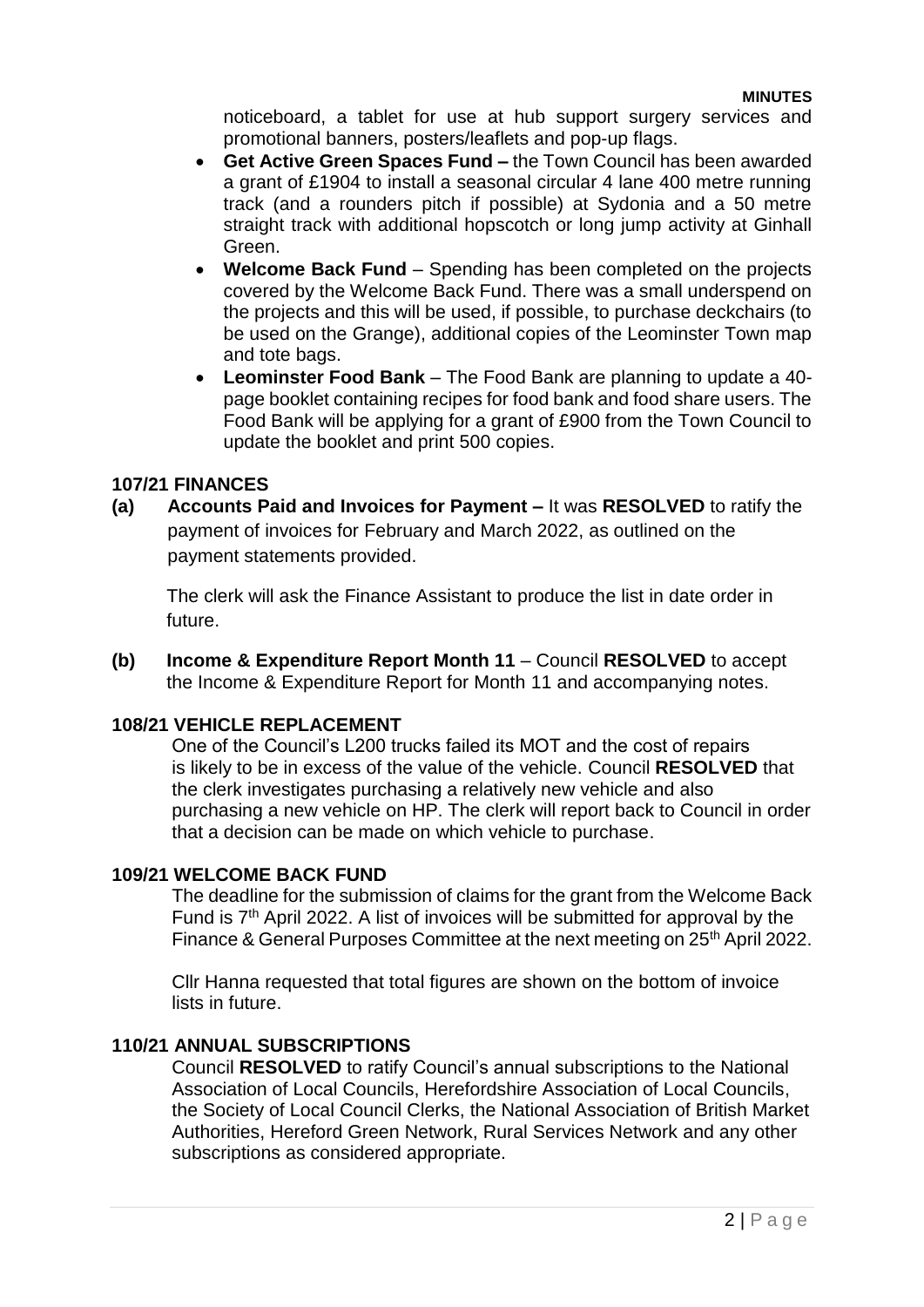## **111/21 MEETING CALENDAR 2022-23**

Council noted the meeting calendar for 2022-23 and **RESOLVED** to accept the calendar.

## **112/21 THE OLD PRIORY ASSET TRANSFER**

Two surveys on the Old Priory, including a measured survey are currently in progress and are being funded by Herefordshire Council. The transfer is working its way through the legal process and will be completed shortly after 31st March 2022.

## **113/21 MAYOR AND DEPUTY MAYOR ELECT**

Nominations were invited for the Mayor Elect for the 2022-23 civic year.

Cllr Marsh was nominated by Cllr Rumsey and seconded by Cllr Williams. There being no other nominations Cllr Marsh was formally appointed as Mayor Elect.

Nominations were invited for the Deputy Mayor Elect for the 2022-23 civic year.

Cllr Williams was nominated by Cllr Bartlett and seconded by Cllr Norman. Two further nominations were made but declined by the nominees. Therefore Cllr Williams was formally appointed as Deputy Mayor Elect.

#### **114/21 MAYORAL APPOINTMENTS**

Council received the following appointments attended by the Mayor:

- o 17<sup>th</sup> March 2022: Meeting with Cllr Stone and residents at Porters Mill Close regarding the proposed new health hub
- $\circ$  24<sup>th</sup> March 2022: Three Choirs Festival (Hereford)

## **115/21 DRAFT CIVIC EVENTS LIST 2022-23**

Council noted the draft Civic Events list for 2022-23.

## **116/21 REPORTS**

The following reports were received:

#### **ShopMobility**

Cllr Thomas advised that ShopMobility will be closed this week as a number of volunteers have Covid-19.

#### **Waste Recycling Management**

Cllr Thomas requested that the clerk organises a briefing for Full Council on the changes to waste recycling management.

## **Leominster North Ward Report from Ward Cllr Stone**

The council noted the report contained in the agenda.

Cllr Stone congratulated the Mayor Elect and Deputy Mayor Elect and advised that he was looking forward to the Mayor Making ceremony on 21st May 2022.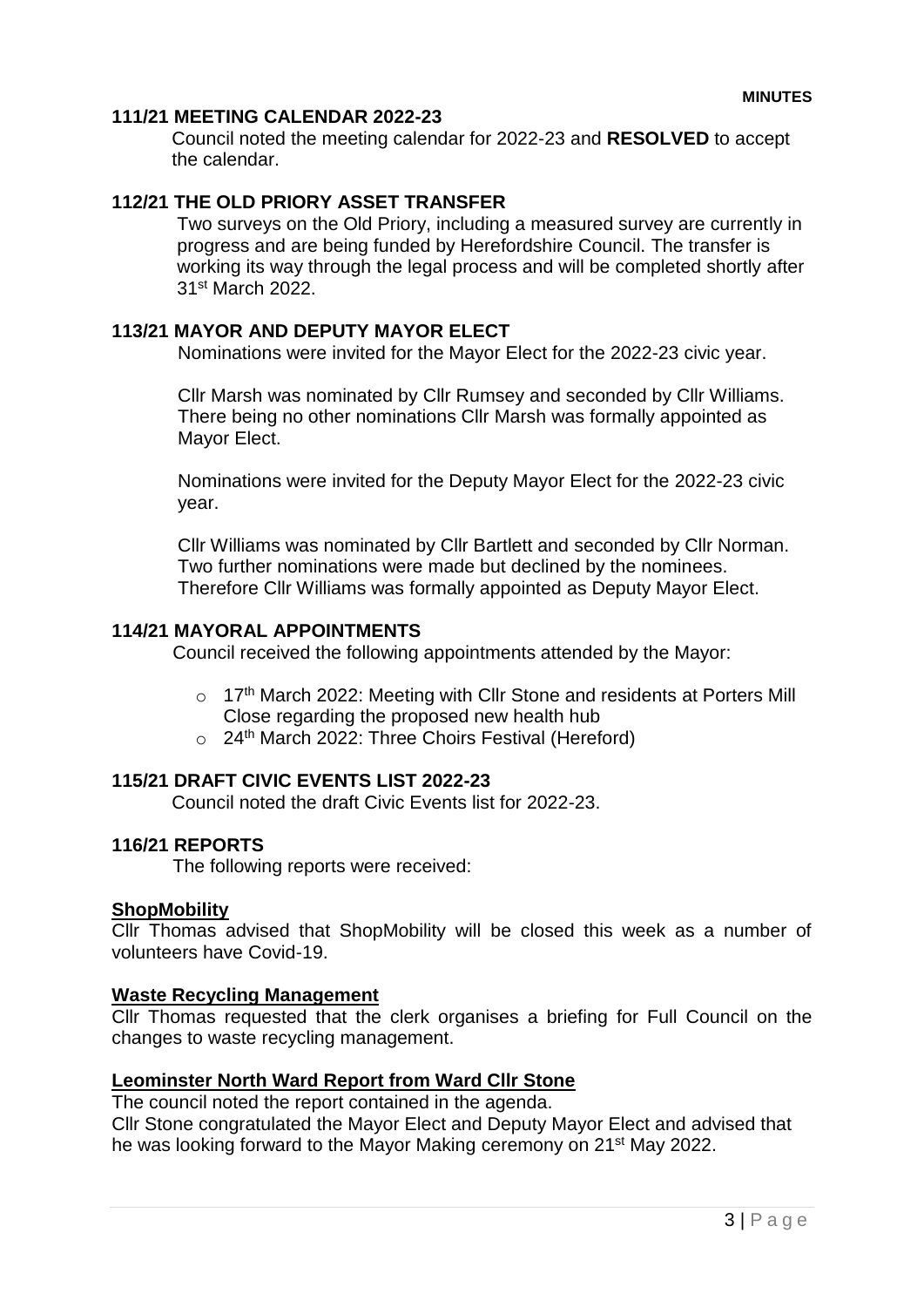Cllr Stone added that:

- Shop Local cards The Shop Local campaign is due to end on 31st March 2022. Cards have been topped up by £10, giving households a total of £25 to spend in local businesses.
- **•** Leominster Food Bank recently commemorated their  $10<sup>th</sup>$  anniversary. Many villages around the town send contributions to the Food Bank.
- Brimfield & Orleton parishes hold a monthly Community Library and coffee morning, in the village halls, which provides a useful service to residents unable to visit Leominster. The books are provided by Leominster library.

## **Leominster South Ward Report from Ward Cllr Marsh**

The council noted the report contained in the agenda.

## **Leominster West Ward Report from Ward Cllr Norman**

The council noted the report contained in the agenda. Cllr Norman requested that Councillors contact her if they have any suggestions to help keep ShopMobility operating in the town.

#### **Leominster East Ward Report from Ward Cllr Bartlett**

The council noted the following report:

At its March council, Herefordshire Council unanimously passed a motion in support of Ukraine and its people. *'This motion calls on the executive to consider and put in place whatever facilities as may be reasonably expected to receive Ukrainian refugees, subject to direction from national government and an evaluation of council resources required, to ensure that schooling and health services are alerted and to inform the government in Westminster, immediately, that Herefordshire will not be found wanting in our welcome. And to extend a wider request to our residents to be willing to welcome any refugees that they can into their homes, and to be ready to facilitate such organisation and support as these actions may require'.* There is a drop off collection point in Bridge Street Sports Centre for anyone who wants to donate essential supplies. All the information about how to help can be found on the Herefordshire Council website and on the Talk Community Directory, which gives clear and useful advice [Talk Community Directory Ukraine](https://www.talkcommunitydirectory.org/ukraine) There is also a dedicated email address for residents who have spare accommodation to offer refugees, once they arrive [housingdevelopment@herefordshire.gov.uk](mailto:housingdevelopment@herefordshire.gov.uk)

The next Talk Parish event takes place on Tuesday March  $22<sup>nd</sup>$  the topic is the new Integrated Waste Strategy. Significant changes to our waste policy is in response to the Resource and Waste Strategy 2018 and the Environment Bill 2019-20. New policy and legislation will influence everything from packaging design & production to how local authorities provide their waste management services. This will introduce the requirement for councils to provide weekly food waste collections to all households from 2023. Reducing the amount of waste we produce, and reusing and recycling where possible, benefits the county and the environment, and is the aim of a new waste strategy for Herefordshire.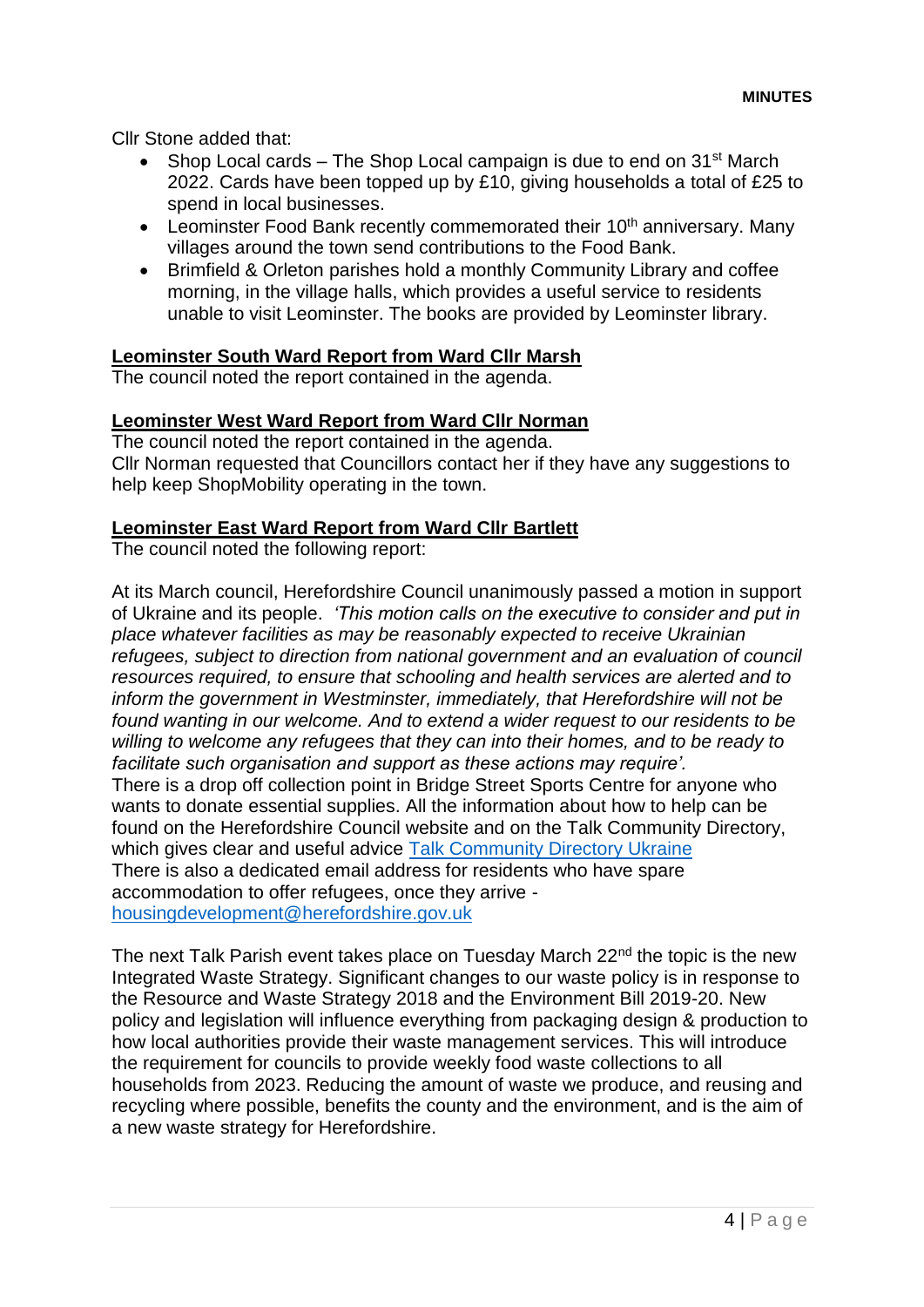HALO free gym memberships and swimming lessons in Leominster and across the county were a great success over the February half term. All the swimming lessons were sold out and over 2,700 free gym memberships have been provided to youths in years 11, 12 and 13 across the HALO county sites. A resounding success.

Congratulations to the Town Council and everyone who took part in making Leominster's Independents Day on Saturday 12<sup>th</sup> March such a brilliant day. The town was buzzing and the weather was definitely on our side.

Fastershire's free monthly 'Introduction to the Internet' digital inclusion workshops are continuing in main libraries, offering help using smartphones, tablets, WhatsApp, email and Facebook. Details of the following workshops are here. Community venues or organisations who would like to host a free workshop to help local people or groups get more from the internet – by learning how to make video calls, send emails, shop online, search the internet safely, etc. – email [jennie.morgan@herefordshire.gov.uk](mailto:jennie.morgan@herefordshire.gov.uk) to find out more.

Herefordshire Council is asking residents for their views on the introduction of measures to enforce moving traffic regulations (TRO's). This includes stopping in yellow boxes at junctions, ignoring no-entry signs, making banned turns and contravening 'access only' routes and parking on yellow zig-zag lines outside schools. Traffic regulations act to make the roads safer for all users and to help keep traffic flowing in busy areas. Changes in Government legislation (implementation in full of Part 6 of the Traffic Management Act 2004) mean that councils in England will have control of enforcement powers for moving traffic contraventions, previously held by the police.

The consultation asks a range of questions about the impact of driver behaviour, and for views on proposed locations for camera enforcement. This is a very targeted list of 23 locations and categories in the county. The question around camera locations includes the Ginhall Lane / Green Lane banned turning in Leominster.

All schools yellow non stopping zig zags are also included, which may be relevant to Leominster residents depending on which school they use. The consultation can be found here [Moving Traffic Consultation](http://www.herefordshire.gov.uk/moving-traffic-consultation) and it closes on the 15<sup>th</sup> April 2002.

# **117/21 ALLOTMENTS RENTAL INCREASE**

Council considered a rental increase per plot for 2023-24 and **RESOLVED** to increase rents by 20%. The increase will be shown on invoices for 2022-23 but will not be implemented until 2023-24.

Ward Cllr Stone and the member of the press left the meeting.

# **118/21 CONFIDENTIAL ITEMS**

As certain items to be discussed included the consideration of exempt information, Full Council **RESOLVED** that, in accordance with Section 100A(4) of the Local Government Act 1972, the public be excluded during the discussion of the matters referred to in the items listed below, on the grounds that they would involve the likely disclosure of exempt information, as defined in the respective paragraph of Part 1 of Schedule 12A of the Act, and the